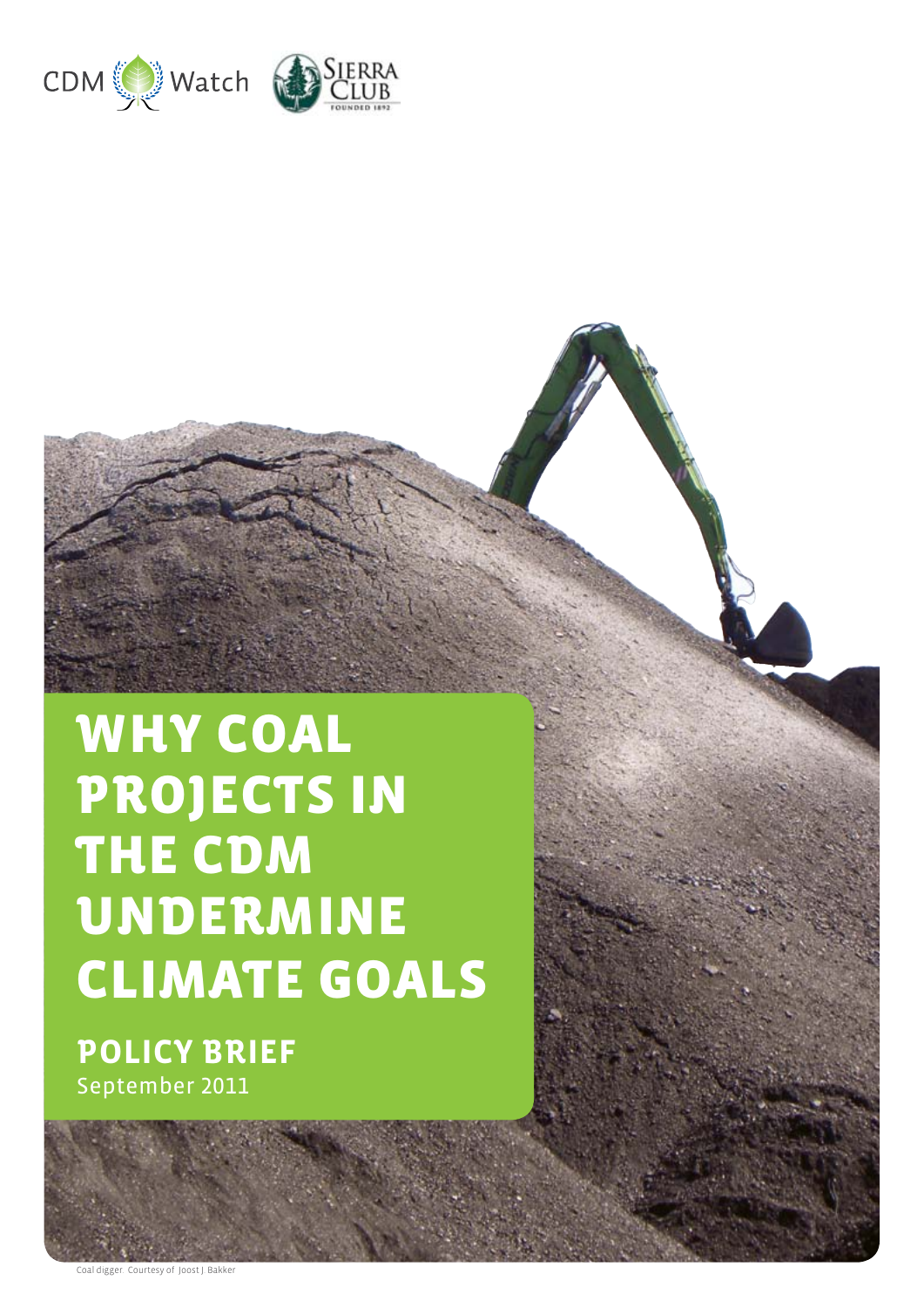# Why Coal Projects in the CDM undermine Climate Goals

## **Policy Brief**

The Clean Development Mechanism (CDM) was designed to bring clean and sustainable development to poor countries while enabling rich countries to achieve their emissions reductions cost efficiently.

The CDM now allows new coal plants to earn tradable emissions credits for claimed improvements in power plant efficiency. However, coal projects do not belong in the CDM, because they:

- Would have been built in the absence of the CDM. i.e. the projects that have come forward to date are uniformly 'non-additional' and will therefore generate carbon credits that do not represent real emission reductions
- Conflict with the CDM's sustainability objectives by inflicting toxic burdens on local populations and ecosystems
- Undermine climate mitigation goals by locking in billions of tons of CO $_{_2}$  emissions over decades to come instead of investing in renewable energies and a low carbon development path.

In addition, these projects are awarded carbon credits based on flawed CDM rules that lead to significant over-crediting.

Unfortunately, dozens of new coal projects are lining up to register under the CDM simply to "add a new revenue stream"<sup>1</sup> to investments they are already planning to make. This policy brief outlines the impacts of coal use, explains why coal projects do not belong in the CDM and offers concrete policy solutions for the Parties of the Kyoto Protocol, the CDM Executive Board or the European Union.



# **Coal Facts**

1 kWh electricity from coal produces about 1kg of CO<sub>2</sub>.

Electricity from coal produces about twice as much  $\mathsf{CO}_2^{}$  than electricity from natural gas.

Over 40% of world electricity is generated from coal.

Total coal combustion causes over **12 Giga tons of CO<sub>2</sub> emis [sions per year, two thirds of](http://www.iea.org/co2highlights/co2highlights.pdf)  [that comes from to electricity](http://www.iea.org/co2highlights/co2highlights.pdf)  [production.](http://www.iea.org/co2highlights/co2highlights.pdf)**

Coal accounts for about **[25%](http://www.ipcc.ch/publications_and_data/ar4/wg3/en/figure-1-1.html)  [of all global greenhouse gas](http://www.ipcc.ch/publications_and_data/ar4/wg3/en/figure-1-1.html)  [emissions](http://www.ipcc.ch/publications_and_data/ar4/wg3/en/figure-1-1.html).**

(**Source: IEA 2010**)



[Transporting coal. Courtesy of Peter Van den Bossche](http://www.flickr.com/photos/lhoon/)

# Coal projects in the CDM: the numbers

Despite substantial criticism and clear evidence that each of the first six coal projects submitted for approval are not additional, the CDM Executive Board has registered five<sup>2</sup> and rejected only one3 (and that project is planning to apply again). The four Indian and one Chinese registered projects:<sup>4</sup>

- » Could generate **67 million Certified Emission Reductions (CERs)** worth over half a billion Euros over the first 10 years of their operation
- » Will emit almost **10 times**  the amount of CO<sub>2</sub> they **claim to save, i.e. 661 mil**lion tonnes of CO<sub>2</sub> over the **same time period.** To put this in context: this is more than all credits issued to CDM projects to date (670 million CERs).

But this is only the beginning.

- » **Another 36 coal projects** are working towards getting registered
- » Together the 44 projects currently in the CDM pipeline could **generate 440 million CERs by 2020**
- » **These coal plants are expected to emit well over 4** billion tonnes of CO<sub>2</sub> by **2020**.

Including these coal projects in the CDM is troubling. The long lifetime of power plants will lock-in billions of tones of CO $_{2}$  emissions for decades to come, compromising the ability to follow a low carbon development path. This is happening despite the fact that low or zero-carbon alternatives are readily available, including renewable power, energy efficiency and decreasing transmission losses.

[Young coal worker in Shanxi, China. Courtesy of Andreas Habermann](http://www.flickr.com/photos/andi808/)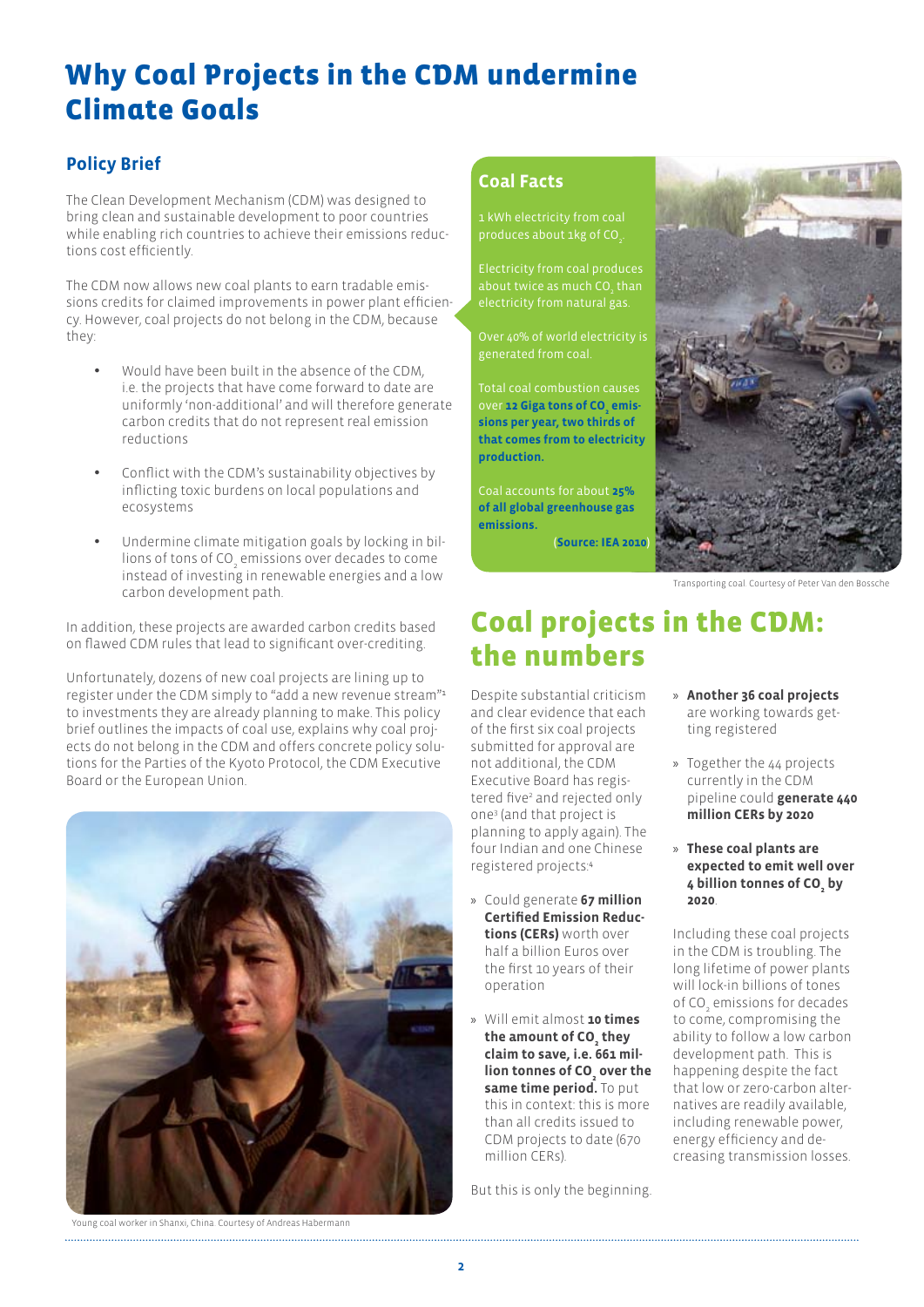# Why these coal projects are built regardless of CDM support

### *The CDM aims to promote technology innovation and top performers. But is that really the case?*

The efficiency of recently built coal power plants ranges from 33% to 43%. There are three main coal boiler types: sub-critical units are least efficient (around 25-33%), super-critical units reach efficiencies of around 29-38% and ultra-super-critical units can reach 34-43%.**<sup>5</sup>** Coal projects that apply for the CDM claim that the CDM revenue will enable them to switch to a more efficient technology. Such projects seek credits for the incremental increase in efficiency they claim to achieve with the CDM subsidy.

Yet this supposed enabling of more efficient technology through the CDM is fictitious: We examined the additionality claims of 19 CDM coal projects and found none of them to be additional. We submitted detailed comments to the auditors of these projects and to the CDM Executive Board. 6 None of our claims have been responded to, let alone refuted. In each instance we found clear evidence that the projects violated CDM rules and were therefore ineligible, including:

- **Financing is already secured:** Projects had already secured several sources of financing and therefore do not depend on CDM support to proceed using highefficiency technology.
- **Costs estimates are skewed:** Trying to prove the need for financial support, projects use unrealistically high estimates of project costs, and unreasonably low estimation of project costs for the subcritical alternative. Projects also consistently fail to provide the data and assumptions on which the financial analyses are based.
- **Government mandates are ignored: Projects claimed** that subcritical technology would be installed without CDM support, despite government or state directives to use supercritical technology or better and sharply rising coal prices that make the use of subcritical technology uneconomic.
- • **Alternatives are never adequately assessed:** Projects failed to adequately assess other realistic and credible scenarios in order to make coal appear to be the only realistic option.

Utilizing more efficient technology is the mainstream approach for the coal industry going forward<sup>7</sup> as it provides a hedge against sky-rocketing coal prices.<sup>8</sup> International coal prices rose on average 13% annually from 2001-2008 with many coal dependent economies experiencing price increases that far exceeded the average (see graph).

When the costs of coal are considered, supercritical and even ultra super critical plants are now cost-competitive or cheaper than subcritical ones. For example, modern supercritical plants cost only 2% more to install than subcritical plants,<sup>9</sup> and the small incremental difference in capital costs can be offset by greatly reduced fuel costs over the life of the project. Moreover, supercritical technology offers considerable advantages

over subcritical including larger boilers due to improved plant efficiency and fuel tolerance; reduced coal consumption, ash production and pollutant emissions; and better operational performance. 10 To disguise these facts and to 'prove' their additionality, projects consistently underestimate subcritical project costs while failing to account for skyrocketing coal prices, which makes super critical and ultra super critical plants look artificially expensive.11 In addition to prevailing market forces, in many cases governments are mandating a shift towards more efficient technologies.



*To summarize, in India and China where virtually all of the 44 coal projects in the CDM pipeline are located, government policies have mandated the use of super critical and even ultra super critical technology. Furthermore, our assessments clearly showed that just based on the technical additionality criteria of the CDM, none of the projects in the pipeline should be eligible for CDM support.*



[China Power Plant. Courtesy of Bret Arnett](http://www.flickr.com/x/t/0148002/photos/bretarnett/)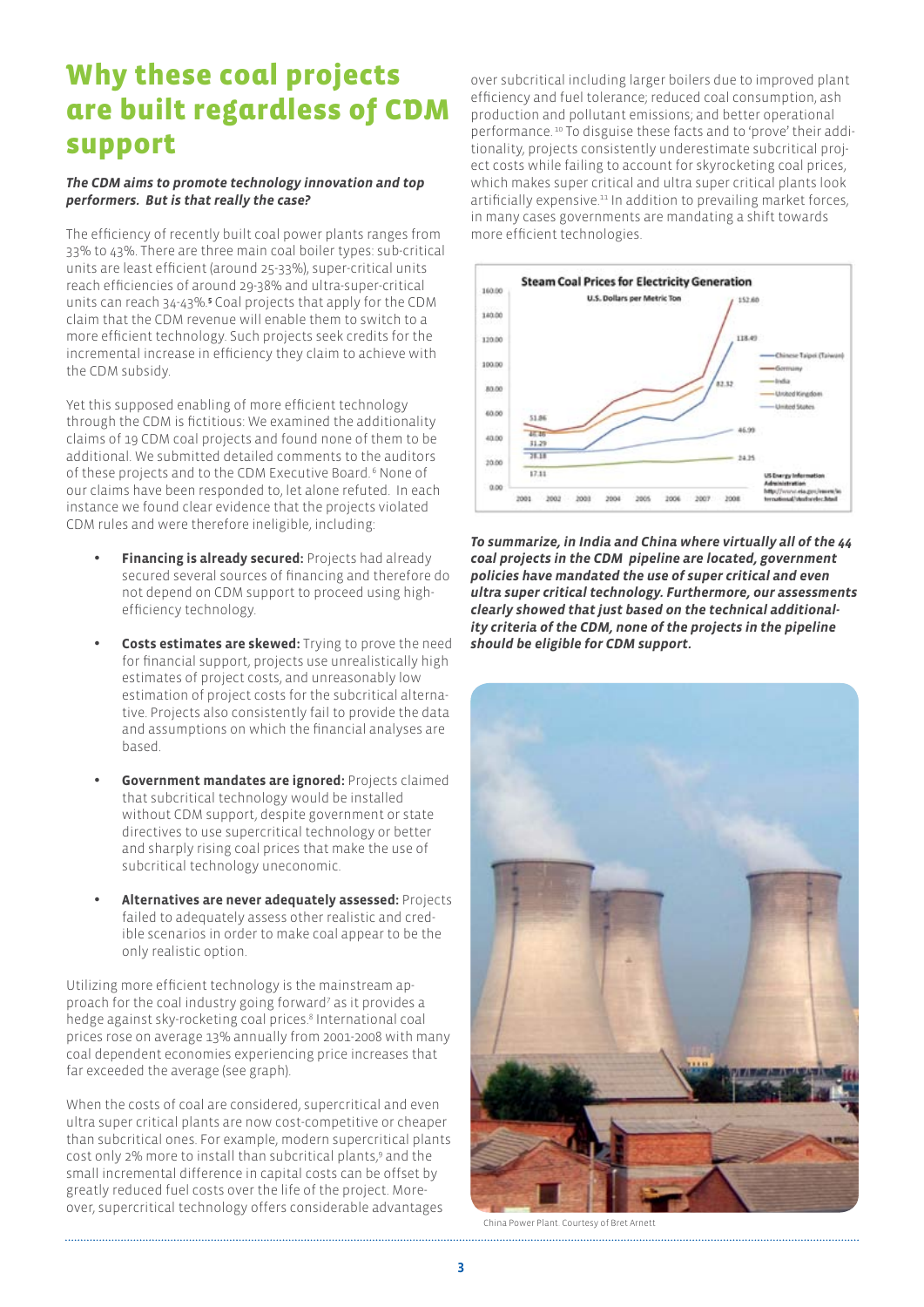### **High-efficiency coal technology business-as-usual**

### **India**

Since the partial deregulation of the power sector in 2003, the cal units between 660 MW and 800 MW under construction, with a combined generating capacity of 26 GW.25

*"We will not build subcritical coal-fired power plants, and believe no one else should. We should move towards supercritical and, in due course, ultra-supercritical (USC) technology, to reduce the carbon intensity of generation."26 Managing Director of the National Thermal Power Corporation, India*

Caught between persistent coal shortages, rising prices and the need to address massive power supply deficits, the Government of India has placed a "very high priority [on]… developing or obtaining the technology for coal-based plants of high efficiency."<sup>27</sup> For example, a mandate stipulates that all of the Ultra Mega Power Projects, a series of 14 projects with a minimum size of 3,960 MW, "shall be based on supercritical technology."28 These projects are

# Flaws in the current CDM rules lead to artificial credits

For every ton of emission reduction achieved a CDM projects receives a CER which it can then sell (CERs currently sell for around Eur 8). Emissions reductions are calculated by subtracting the project emissions from the so called 'baseline emissions'. Baseline emissions for coal projects are the emissions of the less efficient plant that

would have been built if there had been no additional CDM revenue. The lower the assumed efficiency of the hypothetical baseline plant is, the more credits a project can generate. If projects underestimate the efficiency of the hypothetical baseline plant, too many credits are issued. This over-crediting leads to the sale of artificial CERs that are not based on actual emissions reductions. The rules of how baseline emissions have to be calculated are defined in the CDM coal methodology (ACM0013).12

In June of this year, the CDM's Methodology Panel presented evidence that the rules in the current methodology for CDM coal projects (ACM0013) lead to significant over-crediting and recommended that the CDM Executive Board suspend methodology ACM0013. The analysis by the Methodology Panel showed that current CDM crediting rules allow plant operators to use outdated information to determine baseline emissions that ignores the efficiency improvements that have occurred at new fossil fuel-fired power plants over time. 13 Furthermore, the current crediting method allows for the use of data that may be unreliable,14 and presents signal-to-noise concerns, since the efficiency increase is very small compared to overall emissions of these plants.

#### **China**

with the state of the art commercially available technology<sup>29</sup> which has resulted in the world's most efficient coal fired power plants being built in China. This goal is reinforced by a number of government policies: such as a program to increase the efficiency of coal-fired .<br>industrial boilers.<sup>30</sup>

Moreover, companies can receive EUR 20-24 for every ton of coal equivalent saved.31 The government now aims to control the growth lion tons by 2015.32 The cost of coal accounts for 60-80% of Chinese power producers' costs. Taken in combination, these and other policies provide strong incentives to economise fuel consumption by investing in more efficient coal burning technology. According to the IEA, super and ultra super critical coal technology will be the norm for plants built in the coming years. About 95 super critical or had been put into operation by 2007 with another 70 to be finalised by 2010.<sup>33</sup>



[Coal plant. Courtesy of davipt](www.flickr.com/photos/davip)

### **Indian Case Study**

The 4,800 MW Krishnapatnam Ultra Mega Power Project (UMPP) in India – one of the world's largest coal plants - exemplifies the lack of scrutiny and clear violations of additionality of the vast majority of coal projects in the CDM pipeline. This project is one of a be based on supercritical technology<sup>34</sup>." The project also clearly sary financing, and begun construction long before its applica-"will employ supercritical technology," regardless of whether it receives CDM support, and that it considers CDM profits to be "a new revenue stream for the Company"35.

at the center of recent violent struggles in Andhra Pradesh where local villagers have adamantly opposed the numerous impacts on lation of the CDM's mandate to support sustainable development.

**Despite these significant issues the project was registered in June 2011.**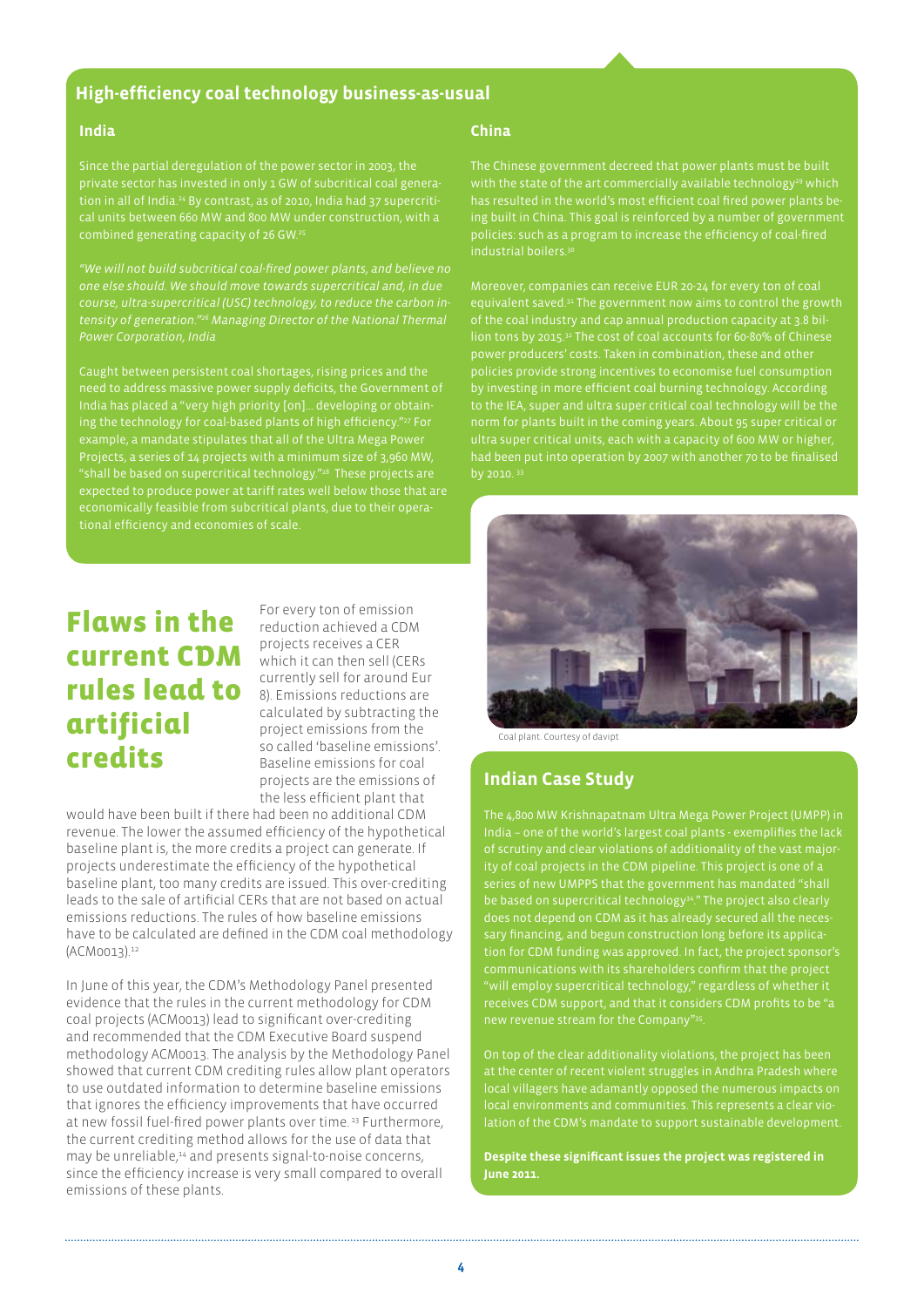Unfortunately, these baseline flaws further compound the problem that these projects are non-additional. If a project is non-additional in the first place, then none of the credits it earns are representing real emission reductions. The problem is made worse if the project can claim credits based on a flawed methodology that inflates the baseline emissions, allowing it to earn more credits than if the baseline was calculated correctly.

A suspension of the methodology would have stopped any further projects from being registered, although it would not have impacted the five projects already registered under the controversial methodology.

#### *Despite clear evidence from the Methodology Panel the CDM Executive Board did not suspend the methodology and coal projects continue to apply for registration.*

Not putting the methodology on hold despite the concerns raised by the Methodology Panel has given project developers an incentive to speed up their validations and registration requests in case the methodology is revised and made more stringent.<sup>15</sup>

Since the last meeting, two controversial coal projects have submitted a registration request: **[Nabha Power Limited](http://www.cdm-watch.org/wordpress/wp-content/uploads/2010/02/CDMWatch_comments_on_grid_connected_energy_efficient_power_generation_by_NPL.pdf)** in India forecasts earning 1 million credits annually and **[Guangdong](http://cdm.unfccc.int/Projects/Validation/DB/0QKOVR1MOJ5J5VFLB5UJ4Y14X3WO86/view.html)  [Pinghai](http://cdm.unfccc.int/Projects/Validation/DB/0QKOVR1MOJ5J5VFLB5UJ4Y14X3WO86/view.html)** project in China, backed by the UK government, expects to generate more than 600.000 CERs annually.

### **Wikileaks confirms Indian projects are non-additional**

In September 2011, Wikileaks released a **[cable](http://wikileaks.org/cable/2008/07/08MUMBAI340.html)** sent by the American Consulate in Mumbai to the US Secretary of State in July 2008. The cable summarised a meeting with Indian industrialists regarding their views and experience with the CDM and candidly states that Indian CDM projects do not depend on CDM funding and are not additional. It explicitly mentions coal projects:

*Mathsy Kutty [of Det Norske Veritas (DNV), a CDM validator], is concerned that [Ultra Mega Power Plant] (UMPP) Project will be rejected by the CDM Executive Board, as the use of supercritical technology in all UMPPs is a mandatory requirement stipulated by the Indian government. As this technology is the norm for all UMPPs, it has to be put in place by the project developer with or without the CDM benefit. Proving additionality is therefore difficult, she continued. (Comment: Ironically, DNV acted as the validator for the Mundra UMPP and, as per Patkar, has already validated the project. End Comment.)*

The comment at the end highlights a fundamental problem of the CDM: Given that the project developer pays the validator to recommend the project to the CDM Executive Board, it is no surprise that validations are often positive, even when the projects are clearly not additional.

What the excerpts further highlights is that Indian coal projects use CDM revenues to reduce their tariffs to under-bid comconstruction bids yet no additional emissions reductions will supercritical technology.



[Coal workers in Shizuishan, China. Courtesy of Bert van Dijk](http://www.flickr.com/x/t/0147002/photos/zilpho/)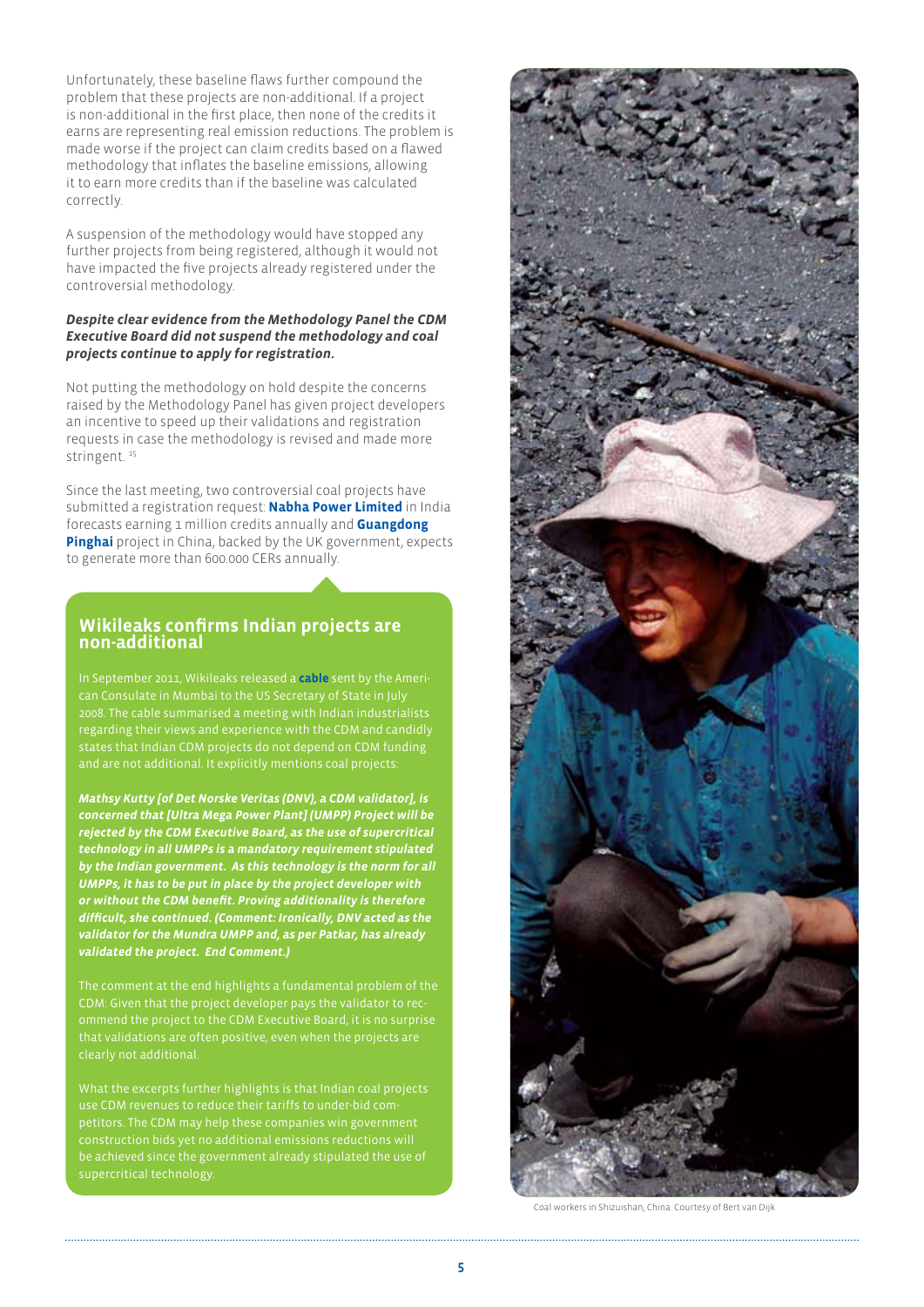# Coal's true ecological and human health costs

*CDM projects are supposed to deliver clean and sustainable development to CDM-host countries. Yet coal inflicts a heavy toxic burden on local populations and ecosystems.*

Coal's overall human and ecological toll is staggering. In China, more than 31,000 coal miners died from accidents from 2000 – 2006. In addition, the total cost of coal use

on Chinese society has been estimated at more than 7% of GDP (1.7 trillion yuan per year) when the costs of air and water pollution, ecosystem degradation, damage to infrastructure, human injuries and loss of life are included.16 Similarly, a recent study of coal impacts in the US estimated that if the environmental and health damages were fully accounted for, the price of electricity from coal would double or triple. 17

Therefore, coal projects hardly represent a 'clean technology' and have no place in a mechanism that aims to protect the climate and help the poor develop in a safe and sustainable way.

# Coal and climate change

*New coal power plants undermine climate mitigation goals by locking in millions of tons of CO2 emissions over decades to come.* 



[Getting coal out of the waste for home use. Courtesy of Peter Van den Bossche](http://www.flickr.com/photos/lhoon/)

Coal power plants generate about 40% of all electricity worldwide and are responsible for over 8 Giga tons of  $CO<sub>2</sub>$  emissions.<sup>18</sup> Without additional measures and with electricity demand worldwide projected to double: by 2030 emissions from coal would then grow to over 18 Giga tonnes of  $CO_{2}^{-19}$ .

Yet if we want to prevent severe, potentially catastrophic effects from climate change we need to quickly and dramatically reduce greenhouse gas emissions. We can only achieve such drastic emissions reductions, by rapidly phasing out the use of coal. Jim Hansen, one of the world's most renowned climate scientists

put it this way:

 *"If humanity wishes to preserve a planet similar to that on which civilization developed and to which life on Earth is adapted, [...] CO<sub>2</sub> [in the atmosphere] will need to be reduced from its current 385 ppm to at most 350 ppm. [This] target may be achievable by phasing out coal use except where CO2 is captured and adopting agricultural and forestry practices that sequester carbon. If the present overshoot of this target CO2 is not brief, there is a possibility of seeding irreversible catastrophic effects…Present policies, with continued construction of coal-fired power plants without CO2 capture, suggest that decision-makers do not appreciate the gravity of the situation." 20*

Annual emission from the 44 coal plants currently in the CDM pipeline are likely to exceed the current annual CO<sub>2</sub> emissions of Australia (**[399 mio t](http://mdgs.un.org/unsd/mdg/SeriesDetail.aspx?srid=749&crid=)**), France (**[376](http://mdgs.un.org/unsd/mdg/SeriesDetail.aspx?srid=749&crid=)  [mio t](http://mdgs.un.org/unsd/mdg/SeriesDetail.aspx?srid=749&crid=)**) or Brazil (**[390 mio t](http://mdgs.un.org/unsd/mdg/SeriesDetail.aspx?srid=749&crid=)**). Instead of contributing to a low-carbon pathway, the CDM coal projects indeed represent largely "unconstrained coal use"*<sup>21</sup>* with no efforts toward carbon capture and storage.*<sup>22</sup>*

1 Reliance Power, Annual Report 2009-2010, p. 24, Reliance Power, Annual Report 2008-2009, p. 18. 2 Registered projects: 1,320 MW Tirora project (3225); 3,960 MW UMPP Sasan (3690); 2,000 MW Shanghai Waigaoqiao (3288); 1,320 MW Adani Mundra (2716); 3,960 MW UMPP Krishnapatnam (4533); 3 3,960 MW Ultra Mega Power Project Tata Mundra 4 All calculations based on information given in oject Design Documents (PDDs) available at [UNFCCC website.](http://cdm.unfccc.int/Projects/projsearch.html) Assumed CER price EUR 8. 5 Values taken from: MIT, 2007[.The Future of Coal.](http://web.mit.edu/coal/The_Future_of_Coal.pdf)

It is important to note that CO<sub>2</sub> emissions from<br>a given coal-fired plant do not only depend on the efficiency of the boiler. CO<sub>2</sub> emissions can vary<br>widely and depend on coal quality, heating value, site conditions, plant design, etc. Coal quality is particularly important to consider as low quality coals – a particular problem for Indian plants generate power much less efficiently regardless of boiler technology. Taken together, site-specific factors can cause a given unit to operate far below average levels, and can even eliminate the operational efficiency advantages of supercritical over subcritical technologies. **Exercise Company Constructs** 

nments and analysis on individual coal project 7 Qingshan Zhu, 2005. [Clean coal technology–](http://www.interacademycouncil.net/Object.File/Draft/10/338/0.pdf)  cation vs. (pulverized coal) combustion, p. 4. World Bank, 2008. [Clean Coal Power Technology](http://moef.nic.in/downloads/public-information/LCGIndiaCCTjune2008.pdf)  [Review: Worldwide Experience and Implications for](http://moef.nic.in/downloads/public-information/LCGIndiaCCTjune2008.pdf)  [India,](http://moef.nic.in/downloads/public-information/LCGIndiaCCTjune2008.pdf) p. 2.

8 See, e.g., David Victor, "He protests too much; India is already going green," Newsweek, Aug. 17, 2009

9 Boben Anto, M.M. Hasan, undated. Analysis of Supercritical technology in Indian Environment and Utilizing Indian coal, p. 113.

10 India Business Insight, Aug. 29, 2007. Center for Science and Environment, 2010. [The](http://www.cseindia.org/content/challenge-new-balance)  [Challenge of the New Balance](http://www.cseindia.org/content/challenge-new-balance) MIT, 2007. [The Future](http://web.mit.edu/coal/The_Future_of_Coal.pdf)  [of Coal](http://web.mit.edu/coal/The_Future_of_Coal.pdf) 11 [Links to all our submissions](http://www.cdm-watch.org/?page_id=711) with detailed

ments and analysis on individual coal projects 12 [Methodology ACM0013](http://cdm.unfccc.int/methodologies/DB/4WI60R4AYL8NRPAPIVSWTRK4C6EVBQ)  13 [Methodology Panel Note on ACM0013](http://cdm.unfccc.int/Panels/meth/meeting/11/050/mp50_an09.pdf)

14 In India for example, power plants are known to over report the use of fuel to preserve their

government subsidy.<br>15 Note that project developers are already in a rush<br>10 get their projects registered before the end of 2012<br>because projects registered after 2012 have to be<br>located in [Least Developed Countries](http://www.unohrlls.org/en/ldc/25/) in or their credits into the EU-ETS, by far the largest buyer of CERs.

16 Mao Yushi, Sheng Hong, Yang Fuqiang. 2008. [The](http://www.greenpeace.org/eastasia/PageFiles/301168/the-true-cost-of-coal.pdf) 

true cost of coal.<br>17 Paul R. Epstein, Jonathan J. Buonocore, Kevin<br>Eckerle, Michael Hendryx, Benjamin M. Stout III,<br>Richard Heinberg, Richard W. Clapp, Beverly May,<br>Nancy L. Reinhart, Melissa M. Ahern, Samir K. Doshi, and Leslie Glustrom (2011). [Full cost accounting](http://solar.gwu.edu/index_files/Resources_files/epstein_full%20cost%20of%20coal.pdf)  [for the life cycle of coal in "Ecological Economics](http://solar.gwu.edu/index_files/Resources_files/epstein_full%20cost%20of%20coal.pdf)  [Reviews."](http://solar.gwu.edu/index_files/Resources_files/epstein_full%20cost%20of%20coal.pdf) Robert Costanza, Karin Limburg & Ida Kubiszewski, Eds. Ann. N.Y. Acad. Sci. 1219: 73–98.

18 International Energy Agency, 2010. Key World<br>
18 International Energy Agency, 2010. CO<sub>2</sub> Emissions<br>
19 International Energy Agency, 2010. CO<sub>2</sub> Emissions<br>
20 Hansen, J., Mki. Sato, P. Kharecha, D. Beerling, R.<br>
Berner,

21 lbid.<br>
22 Carbon capture and storage (CCS) has been<br>
22 Carbon capture and storage (CCS) has been<br>
from CCS, whereby 25-40% more coal would be<br>
needed to produce the same amount of energy,<br>
would increase the amount of coal plants using current combustion technology.<br>(House, K.Z., C.F.Harvey, M.J.Aziz and D.P. Schrag (2009).<br>The energy penalty of post-combustion CO2 capture<br>& storage and its implications for retrofitting the U.S.<br>install

193)<br>23 Estimated emissions reductions based on PDDs =<br>438 million, CER price = Eur 8, Estimated CER revenue:<br>Eur 3.5 billion<br>24 Det Norske Veritas, 2010. Response to request<br>for review "GHG Emission Reductions through gri

12-13. 25 International Energy Agency, 2011. [Technology](http://www.iea.org/papers/2011/technology_development_india.pdf)  [Development Prospects for the Indian Power Sector,](http://www.iea.org/papers/2011/technology_development_india.pdf)

p.46. 26 ["Large utilities to get priority on coal supplies](http://www.livemint.com/2009/12/23234919/Large-utilities-to-get-priorit.html)," Livemint.com, Dec. 23, 2009, (quote from a CLP managing director). 27 Government of India Planning Commission,

dovernment of mula Framing Commission,<br>i6. Integrated Energy Policy. Report of the Expert

[Committee](http://planningcommission.nic.in/reports/genrep/rep_intengy.pdf). Central Electricity Regulatory Commission, [Petition 128/2010](http://www.cercind.gov.in/2010/ORDER/July/signed_order_in_Pet_No_128-2010.pdf); paragraph 22, 25. Planning Commission, 2011. [Interim Report of the](http://moef.nic.in/downloads/public-information/Interim%20Report%20of%20the%20Expert%20Group.pdf)  [Expert Group on Low Carbon Strategies for Inclusive](http://moef.nic.in/downloads/public-information/Interim%20Report%20of%20the%20Expert%20Group.pdf) 

[Growth](http://moef.nic.in/downloads/public-information/Interim%20Report%20of%20the%20Expert%20Group.pdf) p.37 International Energy Agency, 2011: [Technology](http://www.iea.org/papers/2011/technology_development_india.pdf)  [Development Prospects for the Indian Power Sector,](http://www.iea.org/papers/2011/technology_development_india.pdf) p.47

,<br>ntral Electricity Authority, [Letter of 2 February 2010](http://www.cea.nic.in/more_upload/advisory_mop_sourcing_domestic_mfrs.pdf)<br>Thid

28 Ibid.<br>29 IWI Policy Brief, 2009. China, the United States,<br>[and the Climate Change Challenge](http://pdf.wri.org/china_united_states_climate_change_challenge.pdf)<br>30 Lawrence Berkeley National Laboratory, 2010.<br>Assessment of China's Energy-Saving and Emission<br>Reduction Accomplishments and

[During the 11th Five Year Plan.](http://escholarship.org/uc/item/5m16h64p)<br>31 [China's Ten Key Energy Efficiency Projects](http://www.chinafaqs.org/files/chinainfo/ChinaFAQs_China)<br>32 The Climate Group, 2011. Delivering Low Carbon<br>Growth. A guide to China's 12th Five Year Plan<br>33 Thternational Energy Agency/OECD, 2009. Clea

34 http://www.cercind.gov.in/2010/ORDER/July/<br>signed\_order\_in\_Pet\_No\_128-2010.pdf<br>35 Reliance Power, Annual Report 2009-2010, at 24,<br>Reliance Power, Annual Report 2008-2009, at 18.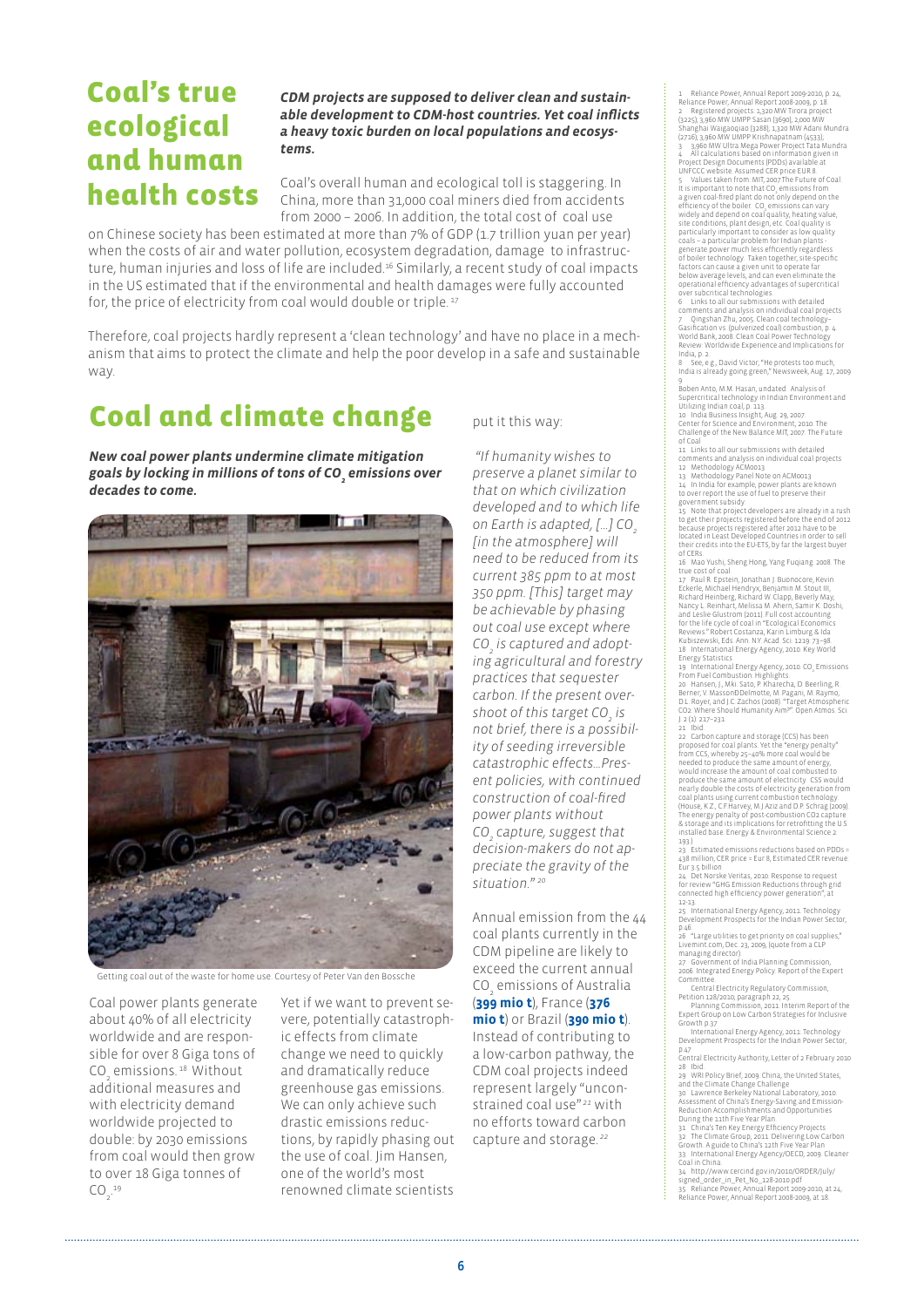# Recommendations

To summarise, coal is the world's most carbon intensive fossil fuel and its negative environmental and human health impacts are well-documented. Ongoing CDM support for coal could lavish billions of Euros<sup>23</sup> on an already grossly profitable fossil fuel industry at a time when the world desperately needs to dedicate scarce climate finance towards new renewable energy. Clearly, policy action is needed to stop coal projects from further undermining the integrity of the CDM. Policy action can be taken on three levels: by the CDM Executive Board, the Parties of the Kyoto Protocol, and the European Union. Below a summary of actions that should be taken:

#### **What the CDM Executive Board should do:**

- **Suspend the coal methodology**. New projects should not be considered for registration until the baseline flaws are addressed.
- • **Reject non-additional coal projects.** The CDM Executive Board has a mandate to ensure that only real emissions reductions are eligible for CDM credits. It must therefore exercise closer scrutiny over the projects that seek registration, and reject all projects that would proceed without CDM support.
- **Recommend to the CMP that coal be excluded from the CDM.** Despite the fact that coal projects clearly undermine climate protection goals the CDM Executive

Board does not have the explicit mandate to exclude a technology on the grounds that it is non-sustainable. Such decisions have to be made by the Parties of the Kyoto Protocol (CMP). Yet the CDM Executive Board can issue a recommendation to the CMP to exclude coal from the CDM.

### **What the CMP should do:**

**Exclude coal as a project type from the CDM.** As the CMP had done for nuclear projects (which are excluded from the CDM), the CMP should exclude coal from the CDM, because of its severely negative impacts on the climate, ecosystems and human health.

#### **What the EU should do:**

**Ban the use of CERs from coal projects in the EU.** Last year, the EU banned HFC-23 and adipic acid projects from selling their credits to the EU-ETS. The EU must now do the same for coal projects and ban the use of CERs from coal projects from the EU-ETS and for compliance use in the European sectors currently not included in the EU-ETS.



[Coal digger in China. Courtesy of Velaia](http://www.flickr.com/photos/velaia/)